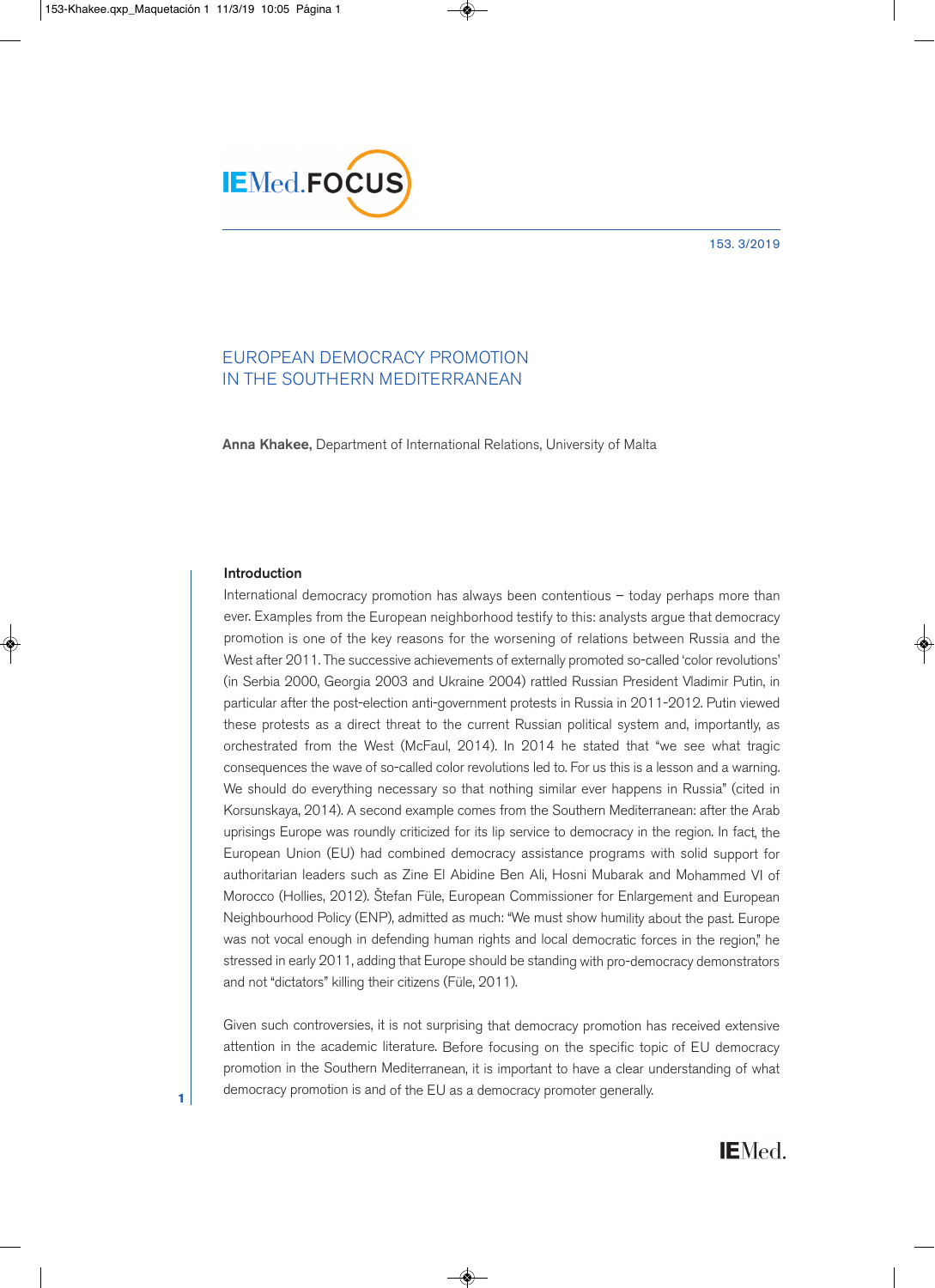### **What is Democracy Promotion?**

Democracy promotion is here taken to include positive and negative democratic conditionalities, and democracy assistance. *Positive and negative democratic conditionalities* are carrots such as increased aid, closer economic ties, etc., on the one hand, and sanctions of various kinds, on the other. The most powerful positive conditionality in the European context was (and to a certain extent still is) the prospect of EU membership. This prospect is, however, missing in the southern neighborhood, with the possible exception of Turkey. A potential negative conditionality is the socalled 'essential elements clause', which since 1995 has been systematically included in cooperation agreements between the EU and third countries. Such clauses state that the respect for human rights and democratic principles constitutes an essential element of the agreement in question (see EEAS Treaties Office, 2016). However, in practice, the possibility of suspending cooperation on this basis has so far never been used in the Southern Mediterranean. Negative conditionalities also include sanctions, such as travel bans, arms embargos and diplomatic sanctions. Again, these are rare in cases of breaches of democratic rules generally.

**Democracy assistance/aid** is concrete aid programming mostly in the form of grants with the strengthening of democratic norms, institutions and behavior as its main aim. It includes support for elections, parliaments, political parties, and civil society. It encompasses aid aimed towards strengthening the independence of the media and the judiciary, human rights, the public administration and decentralization. Its perhaps most visible aspect is election monitoring, where the European Commission (EC), in collaboration with the European Parliament, has been very active. Drawing the boundaries of what should be classified as democracy assistance is not always straightforward. Does for instance support for NGOs that promote LGBT rights fall under democracy promotion? A quick glance at the political and legal situation in the Western democratic "core" states during the first four post-WWII decades suggests that this is not necessarily the case: these states were considered consolidated democracies even though LGBT rights were at best patchily respected. However, such support is now part and parcel of democracy promotion as defined by governments. Likewise, decentralization is routinely included in democracy assistance programming. However, for instance France started decentralizing only in the 1980s but was, needless to say, classified as democratic long before that. For the EU, support for the battle to abolish the death penalty is a core part of democracy assistance. However, unsurprisingly, this is not the case for the other main democracy promoter globally, the US. This is a problem with what Schmitter and Brouwer call a "predominantly 'phenotypic' definition of DPP based on stated actor intentions", i.e. when aims defined by democracy promoters are taken at face value (Schmitter & Brouwer, 1999, p. 12). 1

<sup>1</sup> This definition excludes *covert* assistance to topple undemocratic rulers. It also excludes economic and social aid (aimed to ensure high levels of employment, growth and education for instance) even though its indirect effect may well be to help stabilize democracy. Moreover, the definition leaves to the side so-called contagion/demonstration effects, which have been much discussed in the academic literature. Although such effects are important in explaining how democratic waves occur, there is no "promoter", no agent, involved. Instead, the overthrow of one non-democratic regime – quite unwittingly – inspires others: witness how the Tunisian uprising had ripple effects all the way to Bahrain.



**2**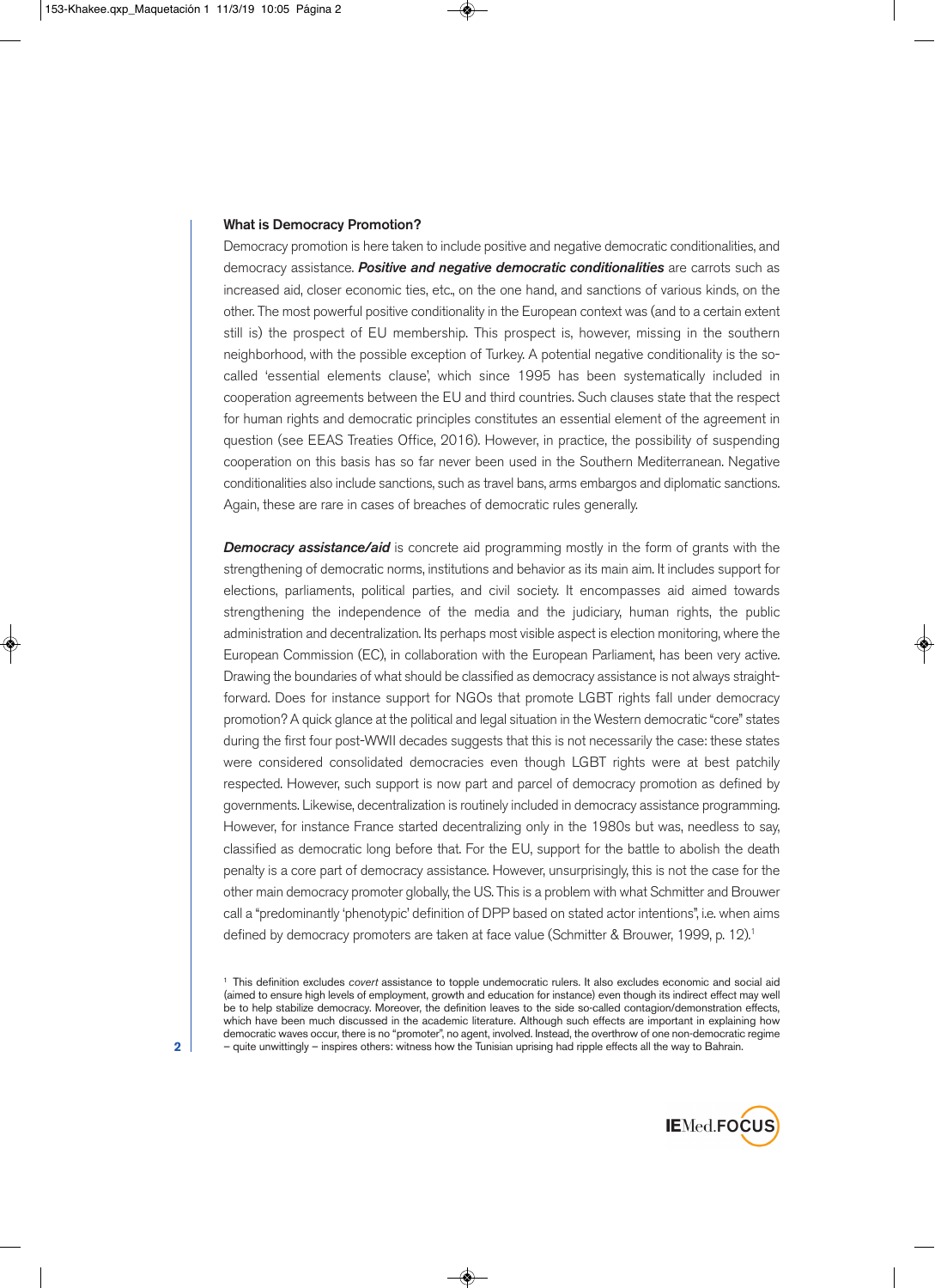#### **The EU as a Democracy Promoter**

The EU institutions are the second largest provider of democracy assistance globally, after the US. US commitments of democracy aid have averaged approximately USD 3.4 billion yearly over the 2012-17 period, while those of the EU institutions have amounted to some USD 2.7 billion (calculated from OECD, 2019). However, as EU officials routinely point out, the EU is the largest donor if the democracy assistance of EU member states is added to that of the EU institutions. Among EU states, the largest democracy aid donors are Germany, the UK, Sweden, the Netherlands and Denmark. There is thus a clear North-South divide, with in particular France and Italy rather unenthusiastic about the democracy promotion agenda, which they perceive as poorly anchored in international law and potentially against national interests. This divide, as we shall see, has some implications for EU support for democratization in the Southern Mediterranean.

The EU institutions are present with democracy assistance projects across the globe. It is active in all main areas of democracy aid as described above. Funding is given through a large number of different instruments – both global thematic instruments such as the European Instrument for Democracy and Human Rights (EIDHR) and the European Endowment for Democracy (EED) <sup>2</sup> and through regional development funding envelopes, including the European Neighbourhood Instrument (ENI) and the Instrument for Pre-accession Assistance.

### **The EU as a Democracy Promoter in the Southern Mediterranean3**

A long-standing goal of the EU neighborhood policy, further reinforced in the 2015 ENP review, is to create a ring of stability and prosperity around the EU's borders. The rhetoric has remained constant: market economies and democracy brought stability to Europe and can have the same effect in the neighborhood. In other words, the ultimate goal is stability, and democracy is seen as *one way* of achieving this. This means that, in practice, the EU has supported democratic change when it has been in line with its broader geopolitical aim of stability. Today, this has meant that in the Southern Mediterranean, only Tunisia's democratization is supported in a relatively steadfast manner. In other countries, the Union's stability aim militates against a prioritization of profound democratic change.

Tunisia is a more important exception than is perhaps always understood. Indeed, it is a real novelty that the EU strongly and unequivocally supports democracy in a country in its southern neighborhood – unlike in the East, where democracy has been a goal stretching back to the Cold War. During the Cold War, rivalry in the Southern Mediterranean, unlike in Eastern Europe,



**3**

<sup>&</sup>lt;sup>2</sup> The EED is, strictly speaking, not an EU instrument, but an independent foundation. The vast majority of the funding has so far been provided by the European Commission and EU member states, however.

<sup>&</sup>lt;sup>3</sup> This section is largely based on Khakee and Youngs (2018) and Khakee (2017).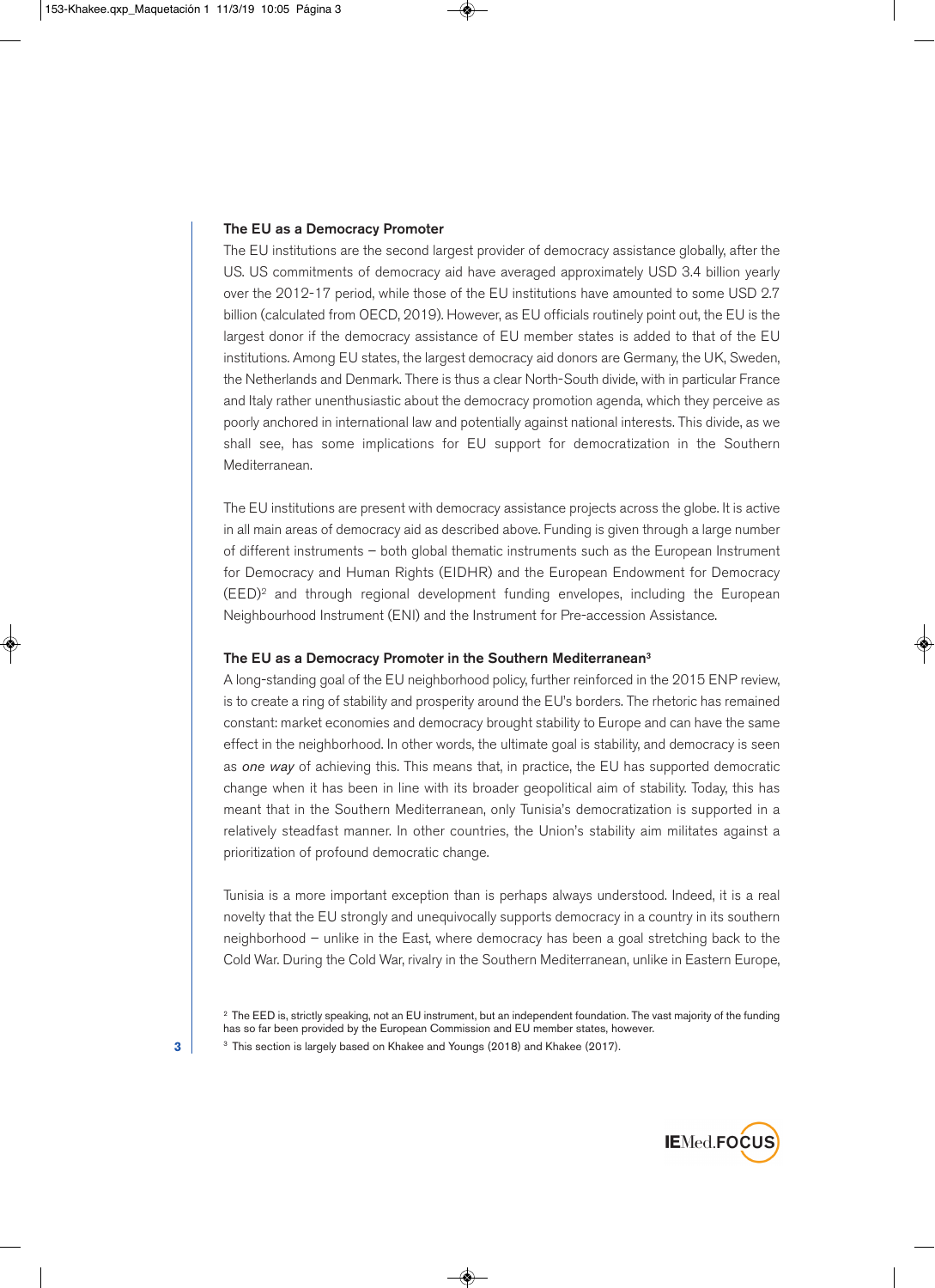was not about promoting Western-style democracy. The most important East-West agreement pertaining to civil and political rights of the time, the Helsinki Final Act, exemplifies this: its Mediterranean dimension makes no mention of citizen rights. The geopolitical disinterest in promoting democracy in the region continued after the end of the Cold War. European reactions to the Algerian elections in 1991 and the Hamas victory in the Palestinian elections of 2006 are oft-cited examples, but there are others, such as King Hussein of Jordan's failed attempt to convince Western governments to re-open their aid coffers after the end of the Cold War by holding the first elections in decades and introducing a liberalized media law (Kassaym, 2002).

The *de facto* EU preference for the authoritarian status quo – reinforced by the already mentioned French and Italian resistance to the agenda – had an impact on the shape of democracy assistance programs in the region before the Arab uprisings. As already mentioned, negative conditionalities remained non-operational in practice; the same was true for positive conditionalities. Democracy assistance projects largely focused on less central and less contentious issues and the EU kept Islamist parties (including the most moderate) at arm's length, even though such parties held the key to their countries' democratic future. Some of this has changed with the Arab uprisings: there are some new mechanisms, most notably the EED, and already existing instruments such as the EIDHR have received more funding. Priority has been put on strengthening EU relations with civil society actors. In addition, some elements of positive conditionalities (the so-called 'more for more' principle) have been introduced, even though inconsistencies remain (Youngs, 2014, pp. 97-99).

However, the tensions created through the juxtaposition of democracy assistance, on the one hand, and support for the status quo, on the other, are still present in much of the region. The effects of such half-hearted aid programming have increasingly been studied: the case of Morocco is illuminating in this respect. The EU is quite satisfied with the status quo in Morocco, as the King is an important economic partner and ally in containing terrorist threats and migratory flows. Morocco is a hybrid regime, meaning, in a nutshell, that democratic elements are inserted into an otherwise authoritarian system. <sup>4</sup> In such a system, institutions usually associated with democratic rule partially serve functions different from those they fulfill in a democratic context. Thus, analysts have stressed that the Moroccan parliament, political parties and civil society organizations (CSOs), for instance, help structure the monarchy's negotiations with various societal groups, thereby *de facto* playing a role in controlling and co-opting important segments of society. What happens when such institutions are given democracy aid? In recent years, analysts have stressed that insensitive strengthening of, for instance, political parties and CSOs may lead to a *strengthening* of the hybrid regime in power, including in Morocco. An example will serve to illustrate the argument (which, together with others, is

<sup>4</sup> **4** For a more detailed discussion of hybrid regimes, see Morlino, 2009.

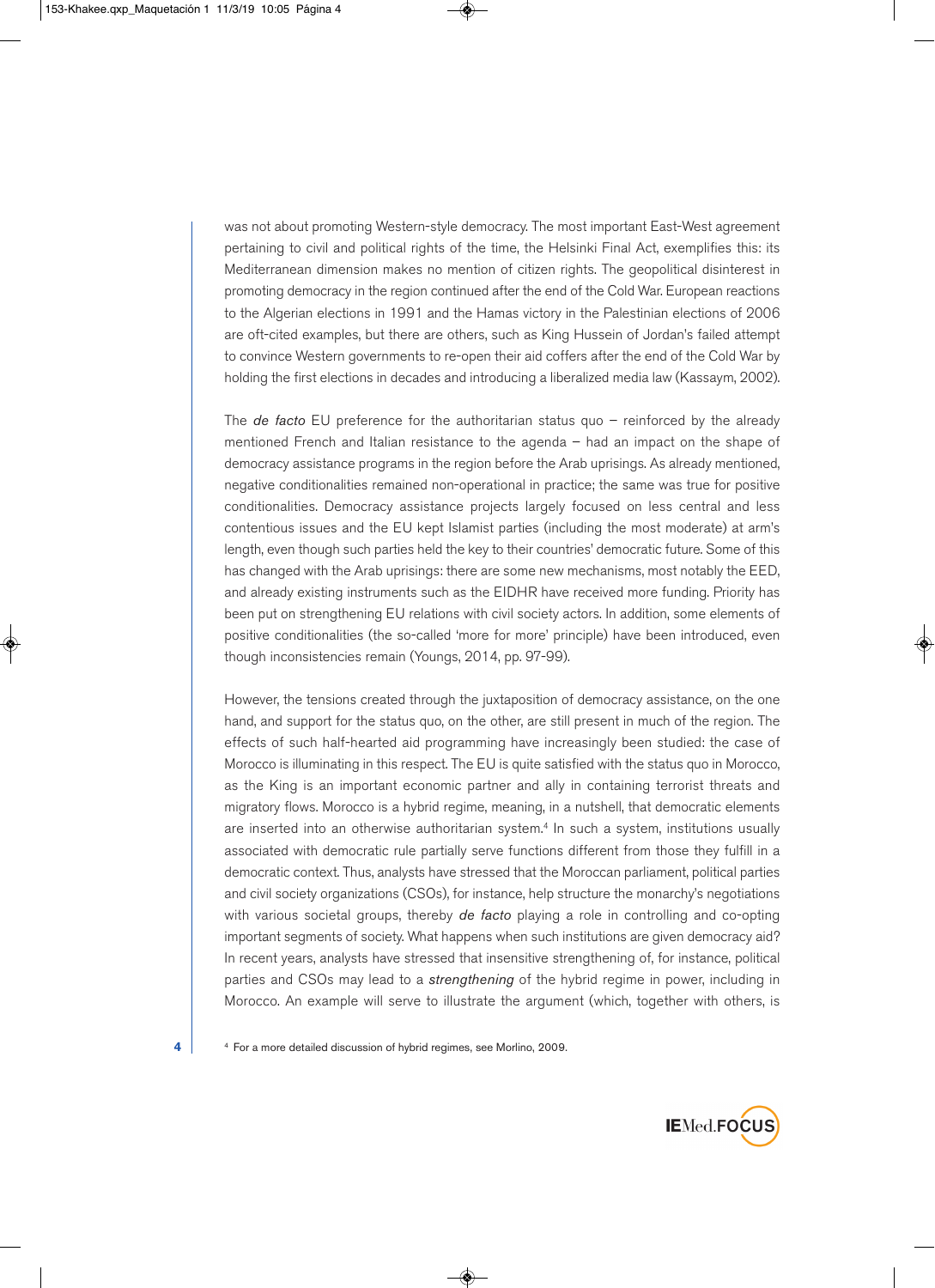discussed at greater length in Khakee [2107]): scholars such as Abdeslam Maghraoui and Myriam Catusse have argued that the technical and a-political focus of international anticorruption measures has helped to obfuscate the deeper problem of corruption in Morocco, which is tightly linked to the monarchy and the patronage networks underpinning monarchical rule. Maghraoui notes that internationally supported anti-corruption efforts over a decade and a half have been accompanied by a *worsening* of Morocco's position on international corruption indices. His explanation is that the monarchy has been able to use the technocratic emphasis to shield another reality: that in recent years the royal family and the Makhzen have managed to increase their role in the Moroccan economy by non-transparent means. Thus, the internationally-sponsored legal changes, piecemeal administrative reform and the creation state oversight mechanisms have gone hand in hand with a strengthening of the monarchy's domination over the Moroccan economy through not always fair economic maneuvers. Moreover, the example thus set has not necessarily led to more probity across society.

## **Conclusion**

The tensions built into much of the EU democracy promotion agenda in the Southern Mediterranean are evident. They are also not unique: state interests of stability are ubiquitous and not specific to the EU. Half-hearted programs in countries such as Morocco, as we saw in this paper, run the risk of inadvertently strengthening the hybrid regime in place. The question thus becomes: should states and the EU as ultimately representing states promote democracy? Or should it be left to social movements, dissidents and committed citizens? Are there dangers to the credibility of the democratic agenda as a whole when inconsistencies are evident and numerous? What would be the trade-offs of abandoning democracy promotion in cases where the quest for stability leads the EU to *de facto* support authoritarian rule? And what happens if human rights and democratic values are entirely taken out of foreign policy? These are thorny questions to which no easy answers can be found.